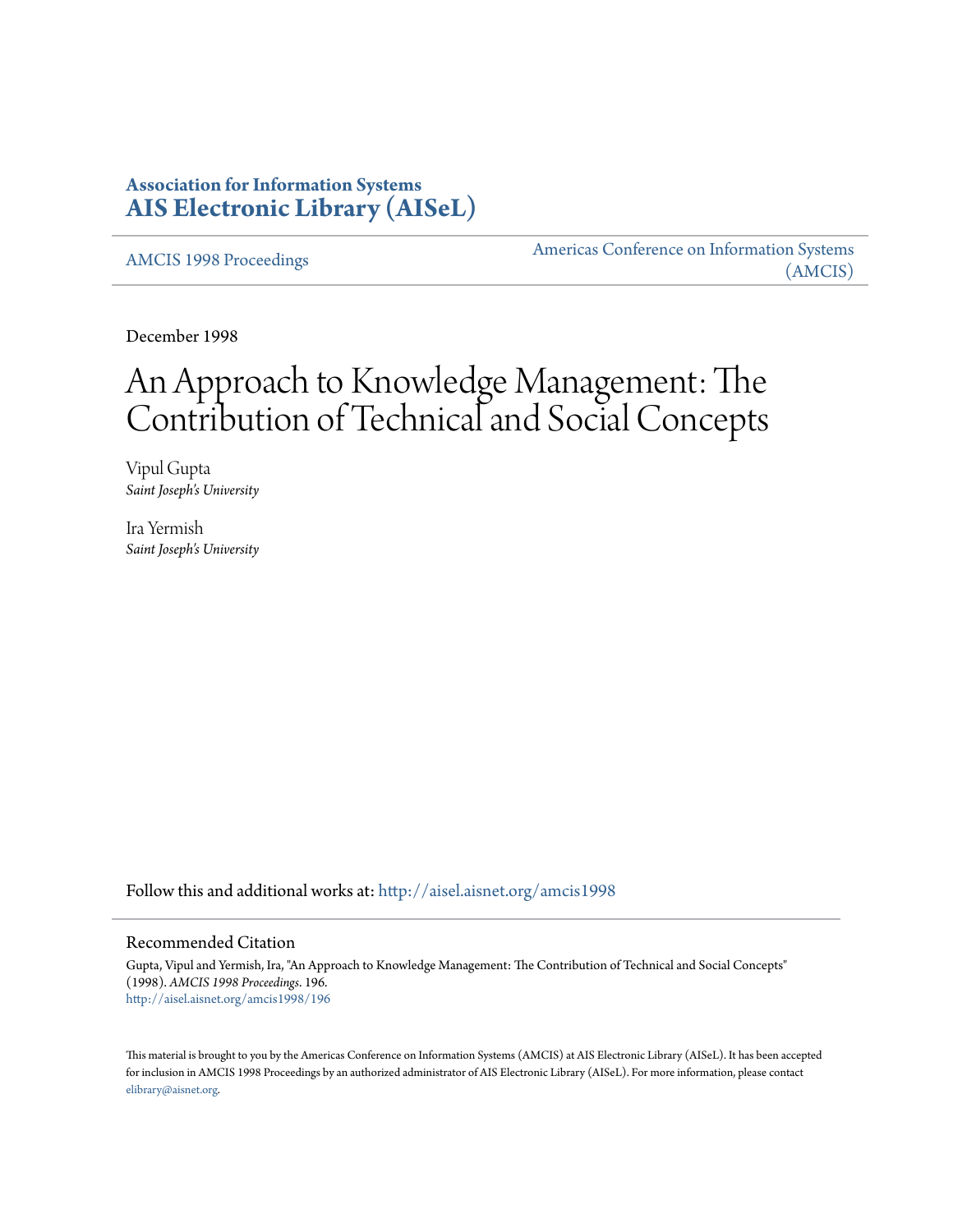## **An Approach to Knowledge Management: The Contribution of Technical and Social Concepts**

### **Vipul K. Gupta Ira Yermish**

Department of Management and Information Systems Erivan K. Haub School of Business Saint Joseph's University

#### **Abstract**

*This paper attempts to identify models of knowledge acquisition and dissemination that are appropriate for the 21st century organizations facing complex and rapidly changing business environments. The specific aims of this paper are to (1) propose a new socio-technical model for Knowledge Management, (2) discuss some mature as well as emerging technologies that are now widely used for Knowledge Management, and (3) present few emerging learning systems and environments, and introduce how shadowy groups called "Communities of Practice" and "Share Groups" are transforming the acquisition, creation, packaging, and application of knowledge.*

#### **Introduction**

With the demand-driven "customer value network" paradigm of economic activity replacing the old "bricks and mortar" industrial supply chain model, it is becoming increasingly clear to the corporate managers that knowledge is the primary source of sustainable competitive strength. Methods for harnessing corporate knowledge are converging in a practice called knowledge management (KM). Gordon Petrash, a global director at Dow Chemical Co., defines KM as "getting the right knowledge to the right people at the right time so they can make the best decision" [Hibbard, 1997]. According to another author, "Knowledge Management caters to the critical issues of organizational adaptation, survival and competence in face of increasingly discontinuous environmental change. Essentially, it embodies organizational processes that seek synergistic combination of data and information processing capacity of information technologies, and the creative and innovative capacity of human beings" [Malhotra, 1997]. According to Nonaka, "knowledge is created between the interaction of explicit and tacit knowledge." From these definitions, it is clear that the success of a knowledge-based organization will require hybrid solutions of people and technology. Therefore, in this paper, we propose such a hybrid model for effective management of knowledge (Figure 1).

#### **Component Technologies**

A host of information technologies have arisen to support KM; intranets, data warehousing, decision-support tools, groupware are just a few. The results of a recent survey conducted by Delphi Consulting on the utilization of KM technologies are summarized in Table 1.

What was once the exclusive domain of the information scientist or the librarian is no longer so. The concepts of selective dissemination of information (SDI) have been transformed with new technologies, particularly those based upon internetworking. For the purposes of this analysis we may divide these technologies into those that provide general information to large communities and those that connect smaller communities.

In the first category of technologies, those that provide general information to large communities, the most obvious current example is the availability of the exponentially growing World Wide Web. Ever more powerful search engines provide access to this pool of information which, with other tools to transform the information into knowledge. But how does the knowledge worker access this pool? Normally, this is done on a demand basis through the search engines. As the knowledge worker's time becomes more valuable tools such as push technologies and intelligent agents become more inviting. As in the old SDI processes, profiles of interest, often dynamically developed, are used by these technologies to seek out and present to the user the most relevant information for their needs. Other technologies such as data mining and visualization provide additional knowledge creation avenues. Once the individual knowledge worker has identified relevant knowledge, the second category of technologies comes into play. One example of a Web browser being used as a framework for a knowledge system is the library function within Hewlett-Packard (HP) Laboratories. The goal is to provide a guide to human knowledge resources within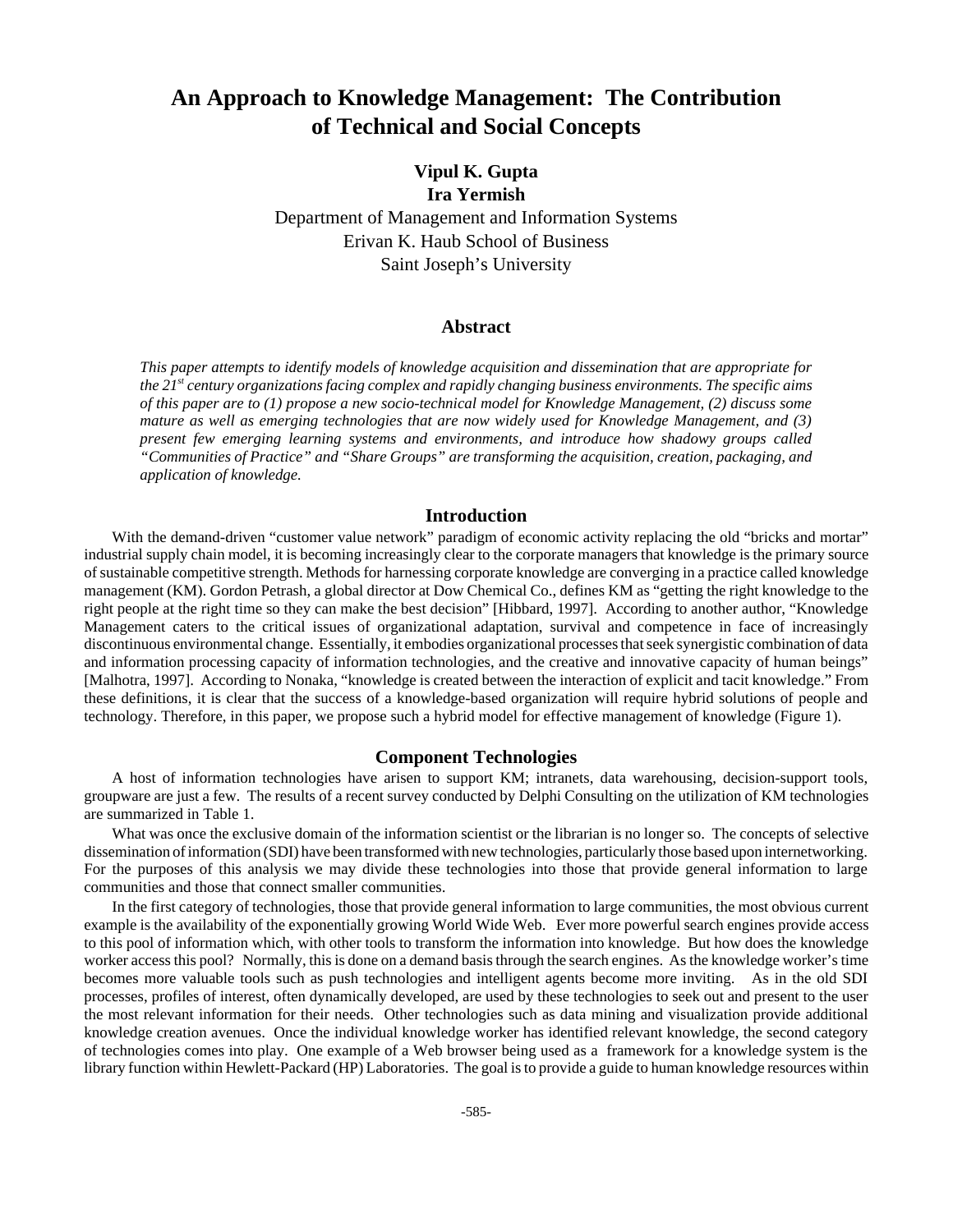the organization. This system, called Connex, uses a Web browser as an interface to a relational database. The primary content is a set of expert profiles, or guides to the backgrounds of individuals who possess knowledge in a particular area. By browsing Connex, it will be easy to find someone who is an expert in a specific field of knowledge (Davenport, 1997).

In the second category we find the technologies for the sharing of knowledge. For example, messaging (voice mail, electronic mail, bulletin board systems, facsimile, desktop videoconferencing, etc.) and groupware (Lotus Notes, Microsoft Exchange, etc.) provide direct links between individuals and cohort groups. Internet newsgroups create "invisible colleges" of knowledge workers who can pose, question, advocate, analyze and debate without the need for physical or temporal proximity. Worldwide communities of scholars or geographically dispersed divisions of a "virtual corporation" can now tackle problems in time frames only dreamed about in earlier generations.

#### **Component Social Issues**

Technology plays a very vital role in KM, but technology on its own cannot make KM happen. Organizations are beginning to realize that knowledge and intellectual assets must be managed deliberately, systematically, and with expertise to survive [Sveiby, 1987]. Several professional services firms (McKinsey, Anderson Consulting, Ernst and Young, Price Waterhouse, and A.T. Kearney) already have already created ranks of "Chief Knowledge Officers." Buckman Laboratories reoriented its Information Systems organization to become managers of knowledge, and now calls the group the knowledge transfer department [Davenport, 1997].

Some challenges facing these "Chief Knowledge Officers" are, (1) understanding how people learn and share their knowledge and expertise with their colleagues? (2) what processes to put in place which make it easy for them to learn and share new knowledge? (3) what rewards and incentives should be provided for contributing to organizational knowledge base? And (4) how to transform individual learning into organizational learning?

Management literature [Reading, 1995] shows that the executive training is still one of the most widely used method for individual skill development, organizational revitalization, or knowledge transfer. However, since most training focuses on the transfer of information from expert(s) source to a training participant, the absence of action or experience from this process makes it more like learning to acquire information. According to Cavaleri et al. (1994), "the *learning to do* that is often associated with the development of *know how* usually comes when new information is combined with action, experimentation and experience."

Several new organizational forms and metaphors are emerging to inculcate action, experimentation and experience in the learning and knowledge deployment process. *Knowledge Factory*, *Communities of Practice* and *Share Groups* are examples of such metaphors and organizational forms. Knowledge Factory is a metaphor to describe an accelerated learning organization driven by dynamic processes that create superior knowledge and translate that knowledge into competitive capabilities and core competencies (Roth et al., 1994). Community of Practice are the shop floor of human capital, the place where the organizational learning takes place. The concept of Community of Practice has been pioneered by the Institute for Research on Learning (IRL), a spin-off of the Xerox Corporation in Palo Alto, CA. Brook Manville, director of knowledge management at McKinsey & Co., defines a Community of Practice as, "a group of people who are informally bound to one another by exposure to a common class of problem." (Stewart, 1996). These groups emerge of their own accord, are responsible only to themselves, they have an agenda, a deadline, accountability, and a membership list. A Community of Practice is voluntary and generally has no specific "deliverable" like a report (Stewart, 1996). According to IRL, some of the characteristics of a Community of Practice are (IRL, 1997), (1) learning is fundamentally a social phenomenon, (2) knowledge is integrated in the life of communities that share values, beliefs, languages, and ways of doing things, (3) the process of learning and the process of membership in a community of Practice are inseparable, (4) knowledge is inseparable from practice, and (5) the ability to contribute to a community creates the potential for learning. Most communities of practice draw their members from within a single company, for example, companies such as Intel, Dow Chemical, and National Semiconductor support Communities of Practice (Stewart, 1996). A Share Group is a multi-organizational Community of Practice that exists on the premise that as a result of various industrial environments and their operating constraints, diverse market conditions, and numerous management philosophies, no single organization can ever control or dominate all effective operating practices, good ideas, and solutions [Gupta, 1997]. A Share Group blends the concept of a Community of Practice with the notion of benchmarking. Therefore, the diversity of participants in a Share Group provides each organization with a dynamic and effective intellectual capital management mechanism to fill the gap between its current and needed intellectual capital.

#### **Summary**

Although there is no common consensus on the concept of KM, the shared theme is that increasingly, knowledge in the minds of members is a valuable organizational resource (Malhotra, 1997). It must be treated as such. This is why it is important, when designing a KM system for an organization, that elements, relationships, behaviours, and applications of organizational